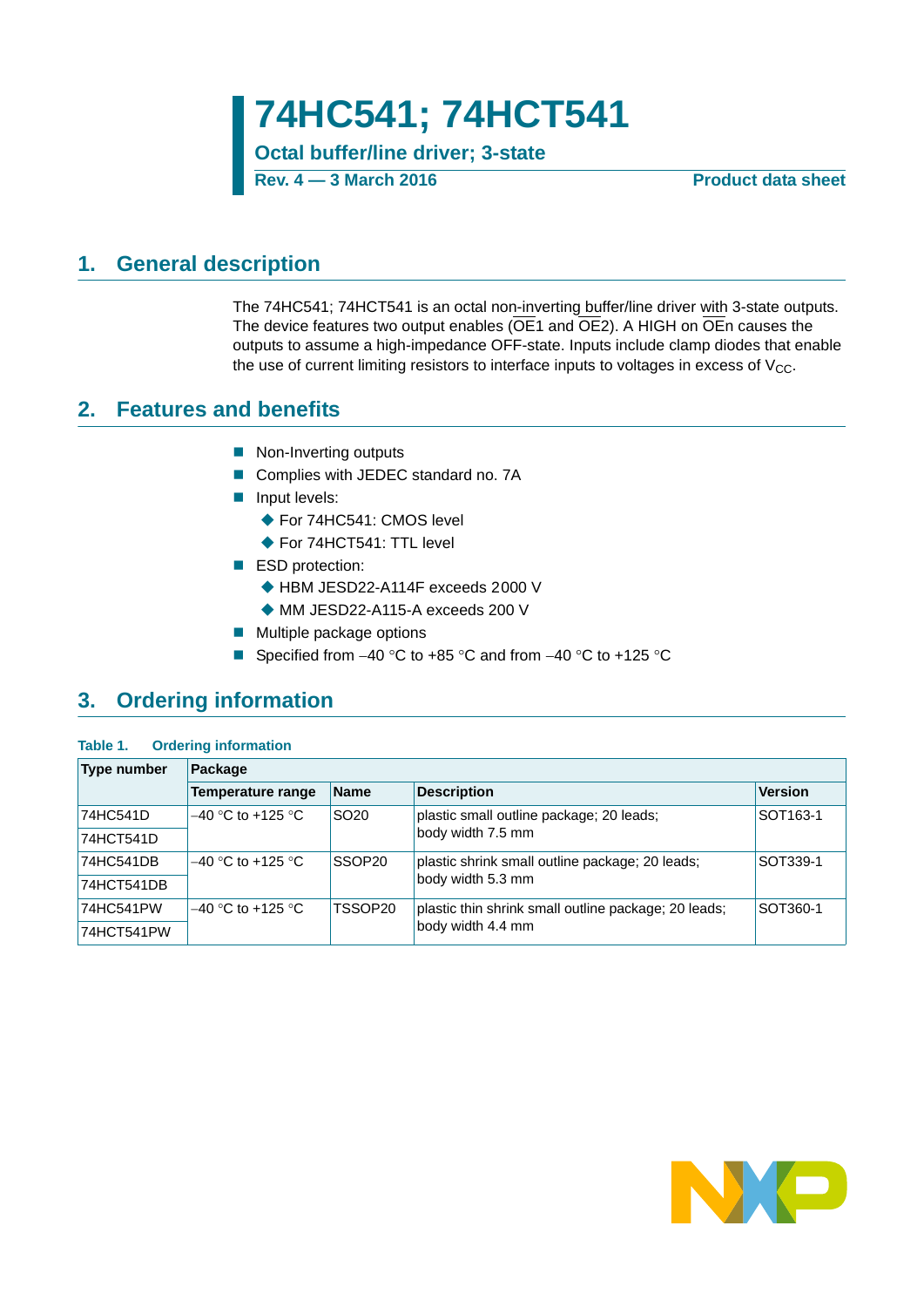**Octal buffer/line driver; 3-state**

# <span id="page-1-0"></span>**4. Functional diagram**

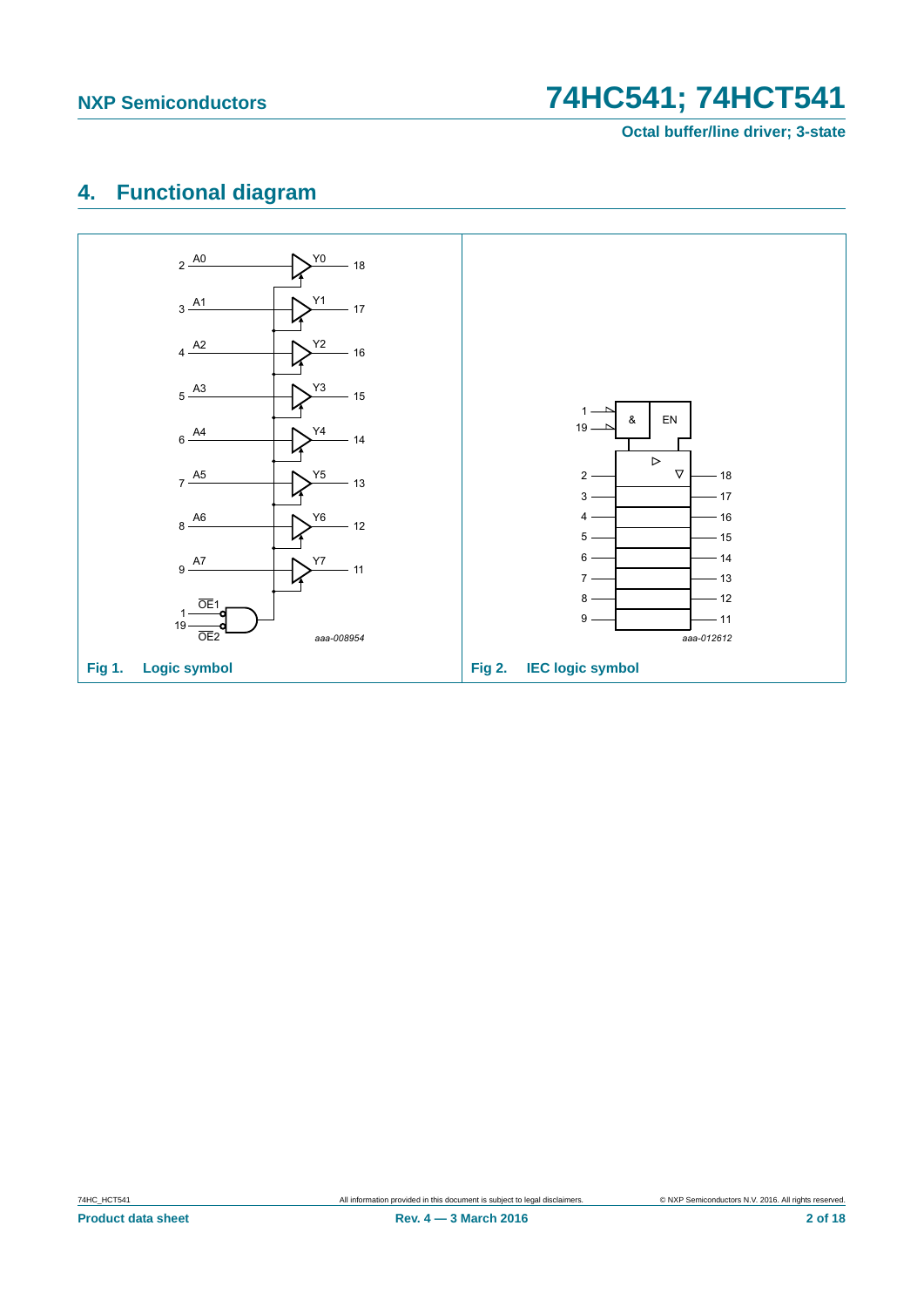**Octal buffer/line driver; 3-state**

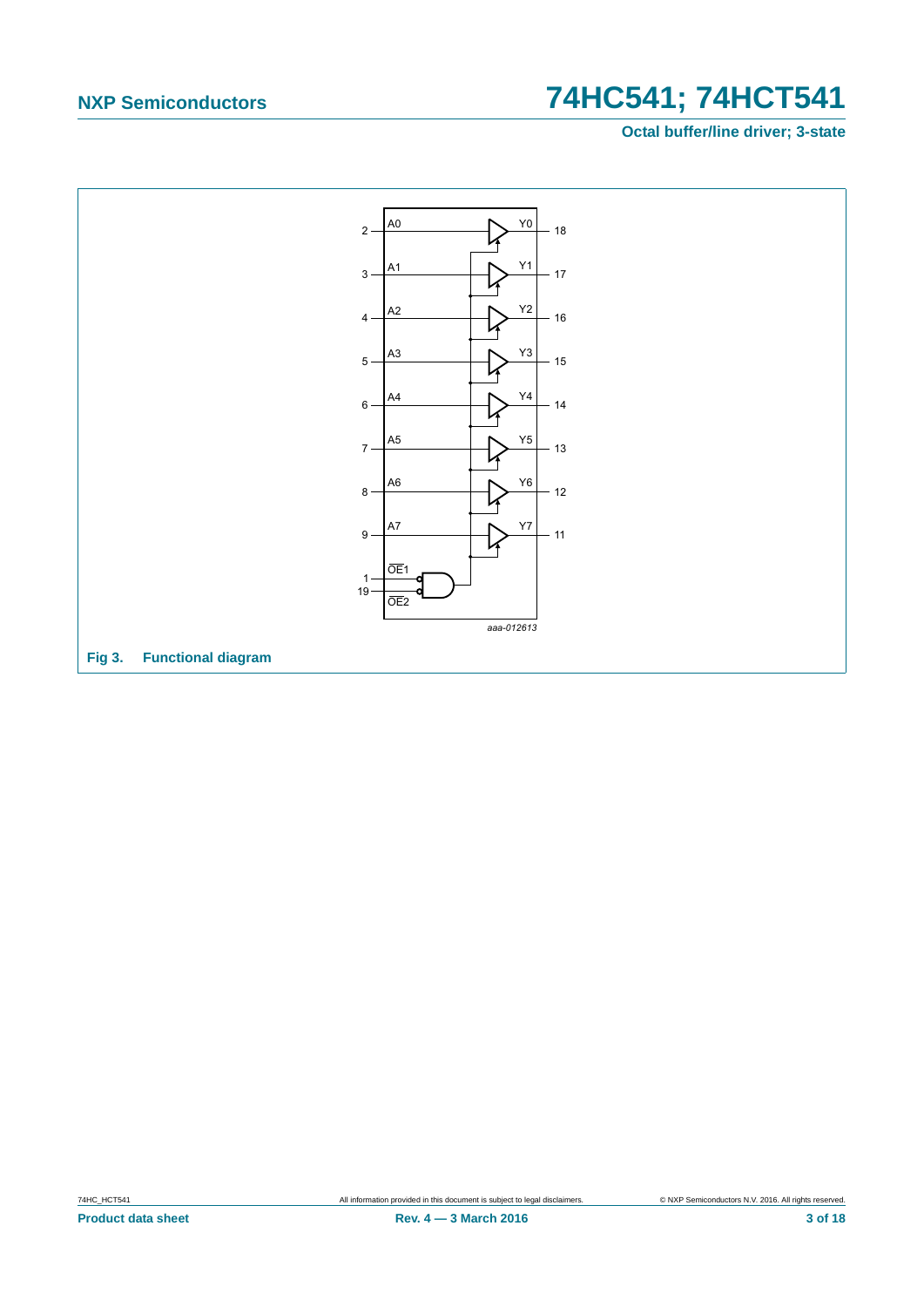Octal buffer/line driver; 3-state



74HC\_HCT541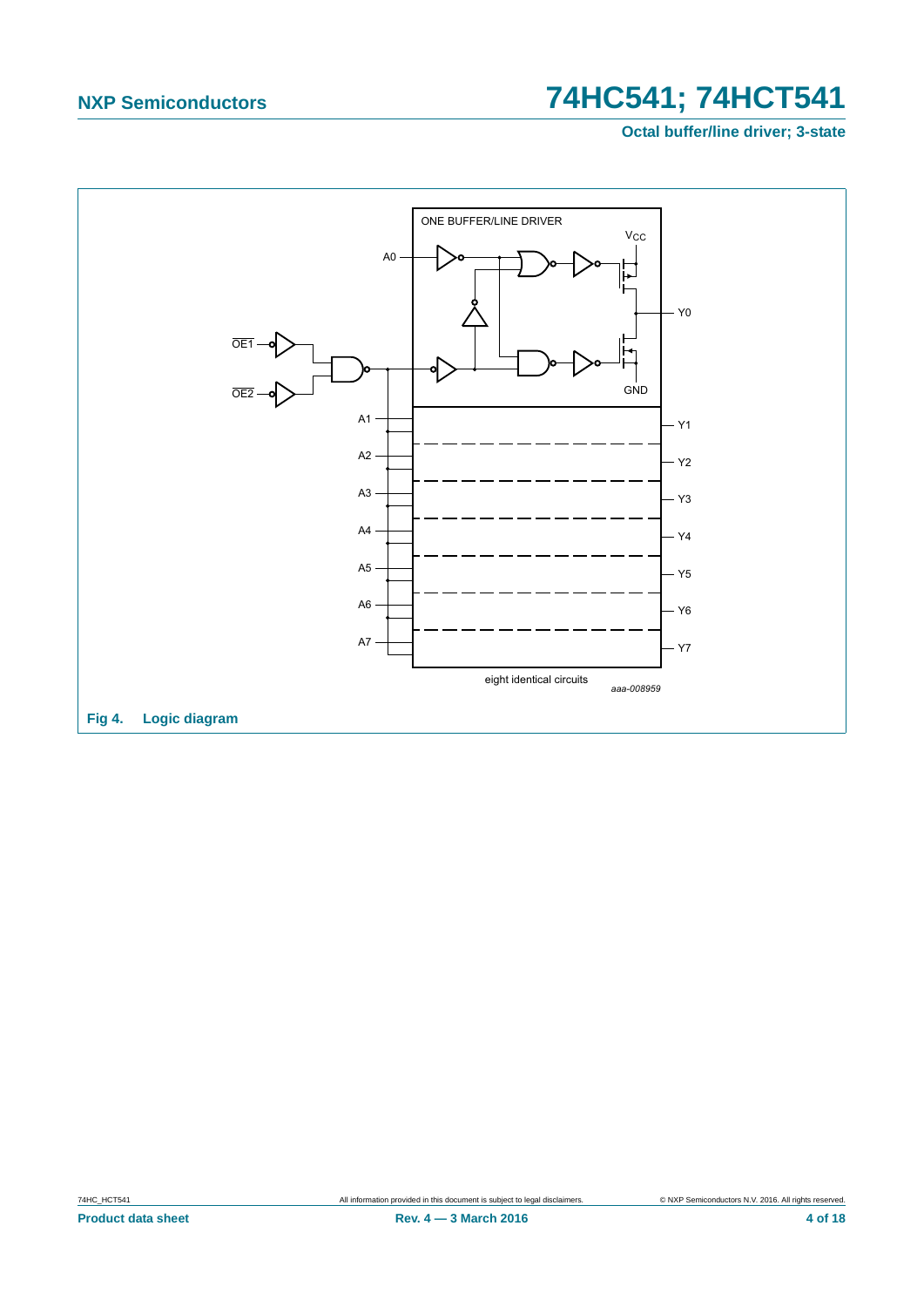**Octal buffer/line driver; 3-state**

## <span id="page-4-1"></span>**5. Pinning information**

## **5.1 Pinning**

<span id="page-4-2"></span>

## **5.2 Pin description**

### <span id="page-4-3"></span>**Table 2. Pin description**

| Symbol           | Pin                            | <b>Description</b>               |
|------------------|--------------------------------|----------------------------------|
| $\overline{OE1}$ |                                | output enable input (active LOW) |
| A0 to A7         | 2, 3, 4, 5, 6, 7, 8, 9         | data input                       |
| <b>GND</b>       | 10                             | ground (0 V)                     |
| $Y0$ to Y7       | 18, 17, 16, 15, 14, 13, 12, 11 | data output                      |
| $\overline{OE2}$ | 19                             | output enable input (active LOW) |
| 'V <sub>CC</sub> | 20                             | supply voltage                   |

# <span id="page-4-4"></span>**6. Functional description**

# **Table 3. Functional table[\[1\]](#page-4-0)**

| Control          |                 | Input     | Output    |  |
|------------------|-----------------|-----------|-----------|--|
| $\overline{OE1}$ | OE <sub>2</sub> | <b>An</b> | <b>Yn</b> |  |
|                  | -               | -         | -         |  |
|                  |                 | Н         | Н         |  |
| ΙX               | Н               | ⌒         |           |  |
| Н                | $\lambda$<br>⌒  | ⌒         |           |  |

<span id="page-4-0"></span>[1]  $H = HIGH$  voltage level;  $L = LOW$  voltage level;  $X = don't$  care;  $Z = high$ -impedance OFF-state.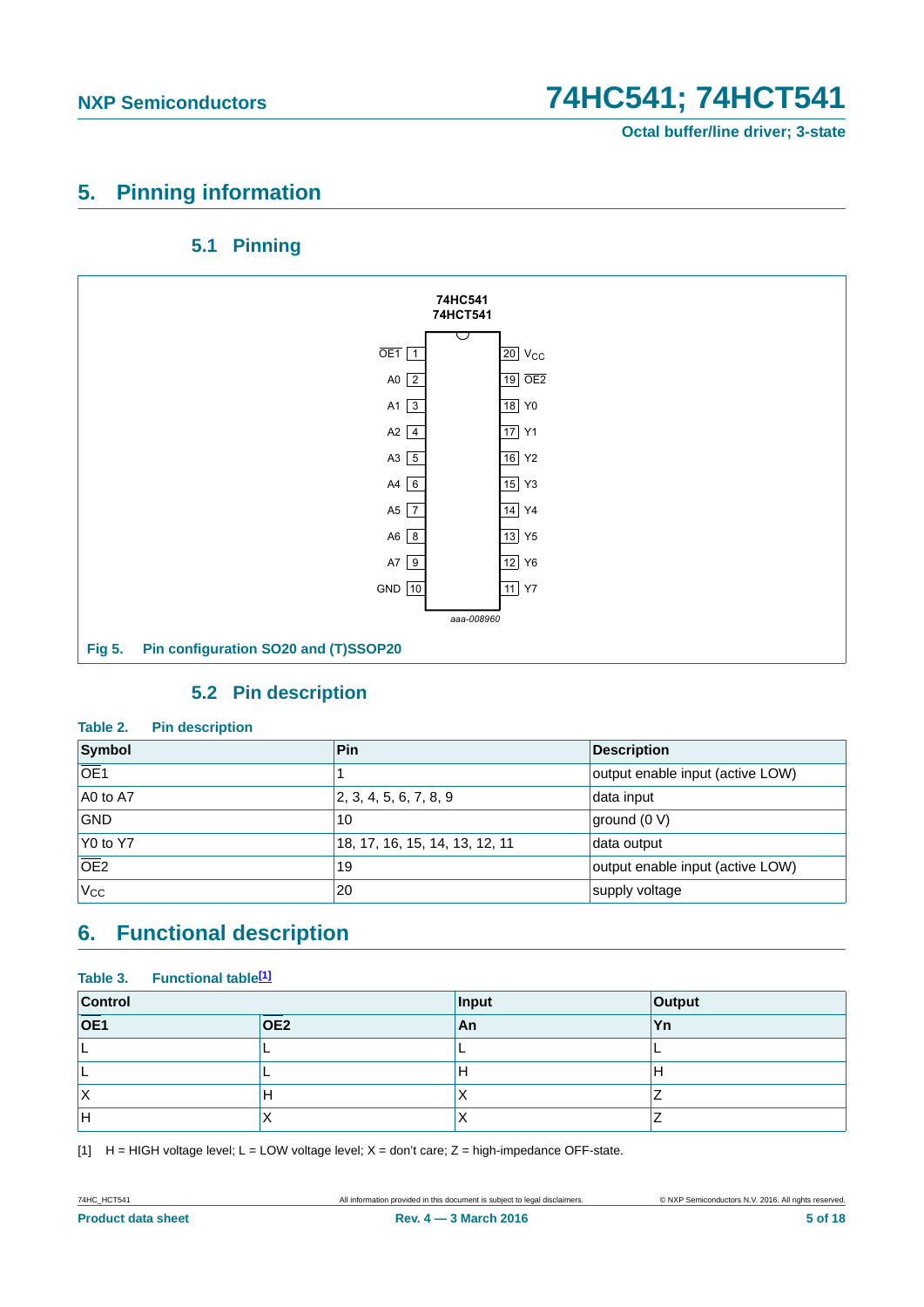# <span id="page-5-2"></span>**7. Limiting values**

### **Table 4. Limiting values**

*In accordance with the Absolute Maximum Rating System (IEC 60134). Voltages are referenced to GND (ground = 0 V).*

| Symbol           | Parameter               | <b>Conditions</b>                                             |             | Min                      | <b>Max</b>               | <b>Unit</b> |
|------------------|-------------------------|---------------------------------------------------------------|-------------|--------------------------|--------------------------|-------------|
| $V_{\rm CC}$     | supply voltage          |                                                               |             | $-0.5$                   | $+7$                     | V           |
| $I_{IK}$         | input clamping current  | $V_1$ < -0.5 V or $V_1$ > $V_{CC}$ + 0.5 V                    | $\boxed{1}$ | $\overline{\phantom{a}}$ | ±20                      | mA          |
| $I_{OK}$         | output clamping current | $V_{\rm O}$ < -0.5 V or $V_{\rm O}$ > V <sub>CC</sub> + 0.5 V | $[1]$       | $\overline{\phantom{a}}$ | ±20                      | mA          |
| $I_{\rm O}$      | output current          | $-0.5 V < VO < VCC + 0.5 V$                                   |             | ۰                        | ±35                      | mA          |
| $I_{\rm CC}$     | supply current          |                                                               |             | $\overline{\phantom{a}}$ | 70                       | mA          |
| <b>I</b> GND     | ground current          |                                                               |             | $-70$                    | $\overline{\phantom{0}}$ | mA          |
| $T_{\text{stg}}$ | storage temperature     |                                                               |             | $-65$                    | $+150$                   | $^{\circ}C$ |
| $P_{\text{tot}}$ | total power dissipation | SO20, SSOP20, TSSOP20                                         | $[2]$       | ۰                        | 500                      | <b>mW</b>   |

<span id="page-5-0"></span>[1] The input and output voltage ratings may be exceeded if the input and output current ratings are observed.

<span id="page-5-1"></span>[2] For SO20 packages: above 70 °C the value of  $P_{tot}$  derates linearly with 8 mW/K.

For (T)SSOP20 packages: above 60 °C the value of  $P_{tot}$  derates linearly with 5.5 mW/K.

# <span id="page-5-3"></span>**8. Recommended operating conditions**

## **Table 5. Recommended operating conditions**

 *Voltages are referenced to GND (ground = 0 V)*

| <b>Symbol</b>       | Parameter                           | <b>Conditions</b>    | 74HC541                  |            |              | 74HCT541   | Unit                     |                          |      |
|---------------------|-------------------------------------|----------------------|--------------------------|------------|--------------|------------|--------------------------|--------------------------|------|
|                     |                                     |                      | <b>Min</b>               | <b>Typ</b> | <b>Max</b>   | <b>Min</b> | <b>Typ</b>               | <b>Max</b>               |      |
| $V_{\rm CC}$        | supply voltage                      |                      | 2.0                      | 5.0        | 6.0          | 4.5        | 5.0                      | 5.5                      | ΙV   |
| $ V_1$              | input voltage                       |                      | $\Omega$                 | ٠          | $V_{\rm CC}$ | 0          | ۰                        | $V_{\rm CC}$             | V    |
| V <sub>o</sub>      | output voltage                      |                      | $\Omega$                 | ٠          | $V_{\rm CC}$ | 0          | ۰                        | $V_{\rm CC}$             | V    |
| $T_{amb}$           | ambient temperature                 |                      | $-40$                    | $+25$      | $+125$       | $-40$      | $+25$                    | $+125$                   | ∣°C  |
| $\Delta t/\Delta V$ | input transition rise and fall rate | $V_{\rm CC}$ = 2.0 V | ٠                        | ٠          | 625          | ۰          | $\overline{\phantom{0}}$ | ٠                        | ns/V |
|                     |                                     | $V_{C} = 4.5 V$      | ٠                        | 1.67       | 139          | ۰          | 1.67                     | 139                      | ns/V |
|                     |                                     | $V_{\rm CC} = 6.0 V$ | $\overline{\phantom{0}}$ | ٠          | 83           |            | $\overline{\phantom{0}}$ | $\overline{\phantom{a}}$ | ns/V |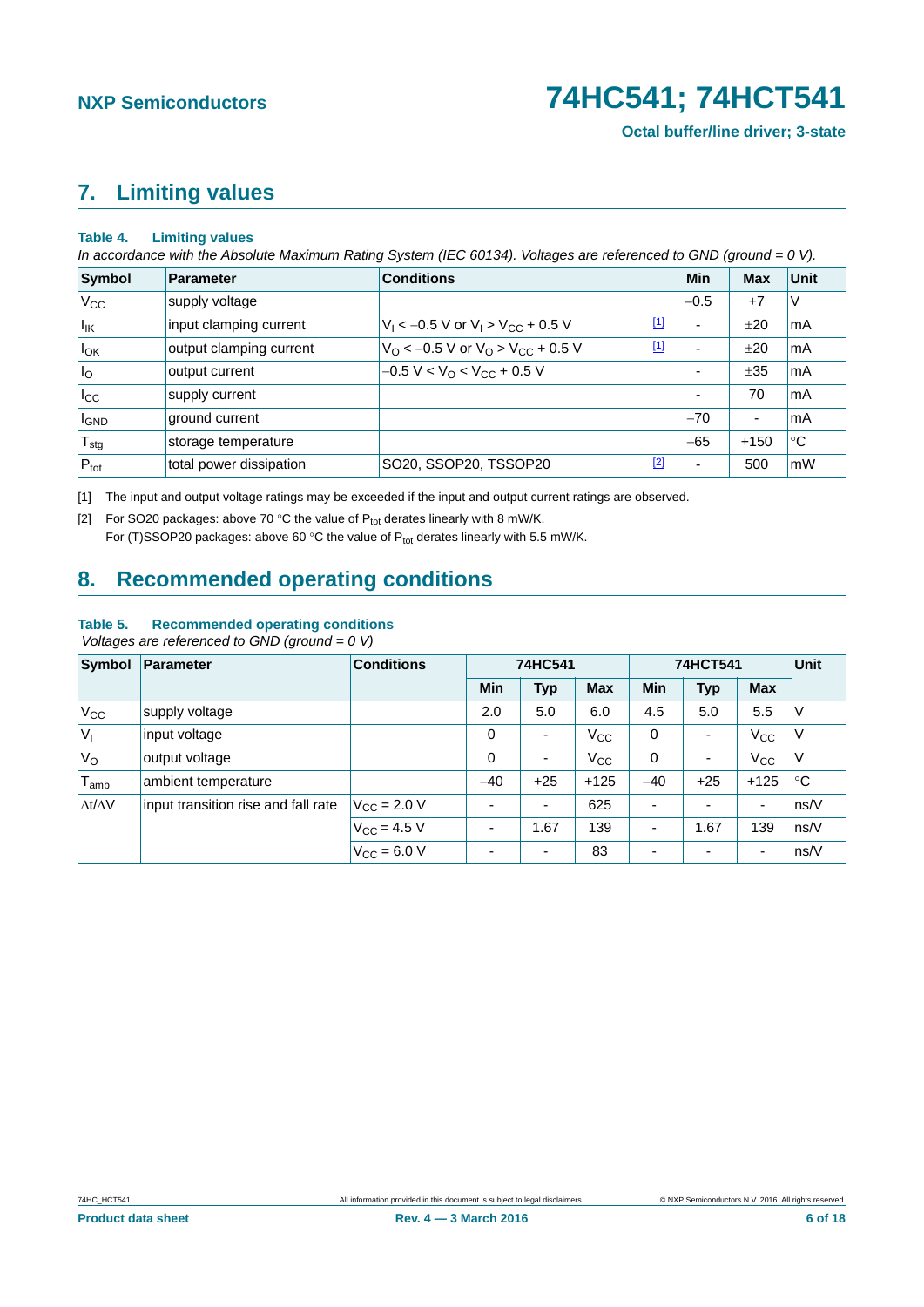**Octal buffer/line driver; 3-state**

# <span id="page-6-0"></span>**9. Static characteristics**

### **Table 6. Static characteristics**

*At recommended operating conditions; voltages are referenced to GND (ground = 0 V).*

|                       | Symbol Parameter            | <b>Conditions</b>                                                        |                              | $T_{amb}$ = 25 °C |                          |                          | $T_{amb} = -40 °C$<br>to $+85$ °C | $T_{amb} = -40 °C$<br>to +125 °C |                              | Unit        |
|-----------------------|-----------------------------|--------------------------------------------------------------------------|------------------------------|-------------------|--------------------------|--------------------------|-----------------------------------|----------------------------------|------------------------------|-------------|
|                       |                             |                                                                          | Min                          | <b>Typ</b>        | <b>Max</b>               | Min                      | <b>Max</b>                        | Min                              | <b>Max</b>                   |             |
| 74HC541               |                             |                                                                          |                              |                   |                          |                          |                                   |                                  |                              |             |
| $V_{\text{IH}}$       | HIGH-level                  | $V_{CC} = 2.0 V$                                                         | 1.5                          | 1.2               | $\overline{\phantom{a}}$ | 1.5                      | ÷,                                | 1.5                              | $\blacksquare$               | V           |
|                       | input voltage               | $V_{CC} = 4.5 V$                                                         | 3.15                         | 2.4               |                          | 3.15                     |                                   | 3.15                             |                              | V           |
|                       |                             | $V_{CC} = 6.0 V$                                                         | 4.2                          | 3.2               | $\blacksquare$           | 4.2                      | $\blacksquare$                    | 4.2                              | ä,                           | V           |
| $V_{IL}$              | LOW-level                   | $V_{\text{CC}} = 2.0 V$                                                  | $\blacksquare$               | 0.8               | 0.5                      | $\overline{\phantom{0}}$ | 0.5                               | $\overline{\phantom{a}}$         | 0.5                          | V           |
|                       | input voltage               | $V_{CC} = 4.5 V$                                                         | $\overline{\phantom{a}}$     | 2.1               | 1.35                     | ÷,                       | 1.35                              | $\overline{\phantom{a}}$         | 1.35                         | V           |
|                       |                             | $V_{CC} = 6.0 V$                                                         | $\blacksquare$               | 2.8               | 1.8                      | $\overline{\phantom{0}}$ | 1.8                               | $\blacksquare$                   | 1.8                          | V           |
| V <sub>OH</sub>       | HIGH-level                  | $V_I = V_{IH}$ or $V_{IL}$                                               |                              |                   |                          |                          |                                   |                                  |                              |             |
|                       | output voltage              | $I_{\rm O} = -20 \mu A$ ; $V_{\rm CC} = 2.0 \text{ V}$                   | 1.9                          | 2.0               | $\blacksquare$           | 1.9                      | $\overline{\phantom{a}}$          | 1.9                              | $\overline{\phantom{a}}$     | V           |
|                       |                             | $I_{\text{O}} = -20 \mu\text{A}$ ; $V_{\text{CC}} = 4.5 \text{ V}$       | 4.4                          | 4.5               | $\overline{\phantom{a}}$ | 4.4                      |                                   | 4.4                              | $\blacksquare$               | V           |
|                       |                             | $I_{\Omega} = -20 \mu A$ ; $V_{\text{CC}} = 6.0 \text{ V}$               | 5.9                          | 6.0               | ÷,                       | 5.9                      |                                   | 5.9                              | $\qquad \qquad \blacksquare$ | V           |
|                       |                             | $I_{\text{O}} = -6.0 \text{ mA}$ ; $V_{\text{CC}} = 4.5 \text{ V}$       | 3.98                         | 4.32              | $\blacksquare$           | 3.84                     | $\blacksquare$                    | 3.7                              | $\overline{\phantom{a}}$     | V           |
|                       |                             | $I_{\text{O}} = -7.8 \text{ mA}$ ; $V_{\text{CC}} = 6.0 \text{ V}$       | 5.48                         | 5.81              | L.                       | 5.34                     | $\blacksquare$                    | 5.2                              | $\frac{1}{2}$                | V           |
| $V_{OL}$              | LOW-level                   | $V_I = V_{IH}$ or $V_{IL}$                                               |                              |                   |                          |                          |                                   |                                  |                              |             |
|                       | output voltage              | $I_{\text{O}}$ = 20 µA; $V_{\text{CC}}$ = 2.0 V                          | $\overline{\phantom{a}}$     | 0                 | 0.1                      | ÷,                       | 0.1                               | $\blacksquare$                   | 0.1                          | V           |
|                       |                             | $I_{\text{O}}$ = 20 µA; $V_{\text{CC}}$ = 4.5 V                          | L.                           | 0                 | 0.1                      | ä,                       | 0.1                               | ä,                               | 0.1                          | V           |
|                       |                             | $I_{\text{O}}$ = 20 µA; $V_{\text{CC}}$ = 6.0 V                          | $\overline{\phantom{0}}$     | 0                 | 0.1                      | ÷,                       | 0.1                               | $\qquad \qquad \blacksquare$     | 0.1                          | V           |
|                       |                             | $I_{\text{O}}$ = 6.0 mA; $V_{\text{CC}}$ = 4.5 V                         | $\overline{\phantom{a}}$     | 0.15              | 0.26                     | ÷,                       | 0.33                              | $\overline{\phantom{a}}$         | 0.4                          | V           |
|                       |                             | $I_{\text{O}}$ = 7.8 mA; $V_{\text{CC}}$ = 6.0 V                         | $\overline{\phantom{a}}$     | 0.16              | 0.26                     | $\overline{\phantom{0}}$ | 0.33                              | $\qquad \qquad \blacksquare$     | 0.4                          | V           |
| ı,                    | input leakage<br>current    | $V_1 = V_{CC}$ or GND; $V_{CC} = 6.0$ V                                  | $\overline{\phantom{a}}$     |                   | ±0.1                     | -                        | ±1.0                              | $\qquad \qquad \blacksquare$     | ±1.0                         | μA          |
| $I_{OZ}$              | OFF-state<br>output current | $V_1 = V_{1H}$ or $V_{1L}$ ; $V_{CC} = 6.0 V$ ;<br>$V_O = V_{CC}$ or GND |                              |                   | ±0.5                     |                          | ±5.0                              |                                  | ±10                          | μA          |
| $I_{\rm CC}$          | supply current              | $V_1 = V_{CC}$ or GND; $I_Q = 0$ A;<br>$V_{CC} = 6.0 V$                  | $\overline{\phantom{a}}$     | $\blacksquare$    | 8.0                      | $\overline{\phantom{a}}$ | 80                                | $\overline{\phantom{a}}$         | 160                          | μA          |
| $C_{1}$               | input<br>capacitance        |                                                                          | $\overline{\phantom{0}}$     | 3.5               | $\blacksquare$           |                          | $\blacksquare$                    | $\overline{\phantom{a}}$         | $\frac{1}{2}$                | pF          |
| <b>74HCT541</b>       |                             |                                                                          |                              |                   |                          |                          |                                   |                                  |                              |             |
| V <sub>IH</sub>       | HIGH-level<br>input voltage | $V_{CC}$ = 4.5 V to 5.5 V                                                | 2.0                          | 1.6               | -                        | 2.0                      | $\overline{\phantom{a}}$          | 2.0                              | $\blacksquare$               | $\mathsf V$ |
| $V_{IL}$              | LOW-level<br>input voltage  | $V_{CC}$ = 4.5 V to 5.5 V                                                | $\qquad \qquad \blacksquare$ | 1.2               | 0.8                      |                          | 0.8                               |                                  | 0.8                          | V           |
| V <sub>OH</sub>       | HIGH-level                  | $V_1 = V_{1H}$ or $V_{1L}$ ; $V_{CC} = 4.5$ V                            |                              |                   |                          |                          |                                   |                                  |                              |             |
|                       | output voltage              | $I_{\text{O}} = -20 \mu A$                                               | 4.4                          | 4.5               | $\blacksquare$           | 4.4                      | $\blacksquare$                    | 4.4                              | ä,                           | V           |
|                       |                             | $I_{\text{O}} = -6.0 \text{ mA}$                                         | 3.98                         | 4.32              | $\blacksquare$           | 3.84                     | $\overline{\phantom{a}}$          | 3.7                              | $\overline{\phantom{a}}$     | V           |
| <b>V<sub>OL</sub></b> | LOW-level                   | $V_1 = V_{1H}$ or $V_{1L}$ ; $V_{CC} = 4.5$ V                            |                              |                   |                          |                          |                                   |                                  |                              |             |
|                       | output voltage              | $I_{\rm O} = 20 \mu A$ ;                                                 | $\qquad \qquad \blacksquare$ | 0                 | 0.1                      | ۰                        | 0.1                               | $\overline{\phantom{a}}$         | 0.1                          | V           |
|                       |                             | $IO = 6.0$ mA;                                                           | $\blacksquare$               | 0.16              | 0.26                     | $\blacksquare$           | 0.33                              | $\blacksquare$                   | 0.4                          | V           |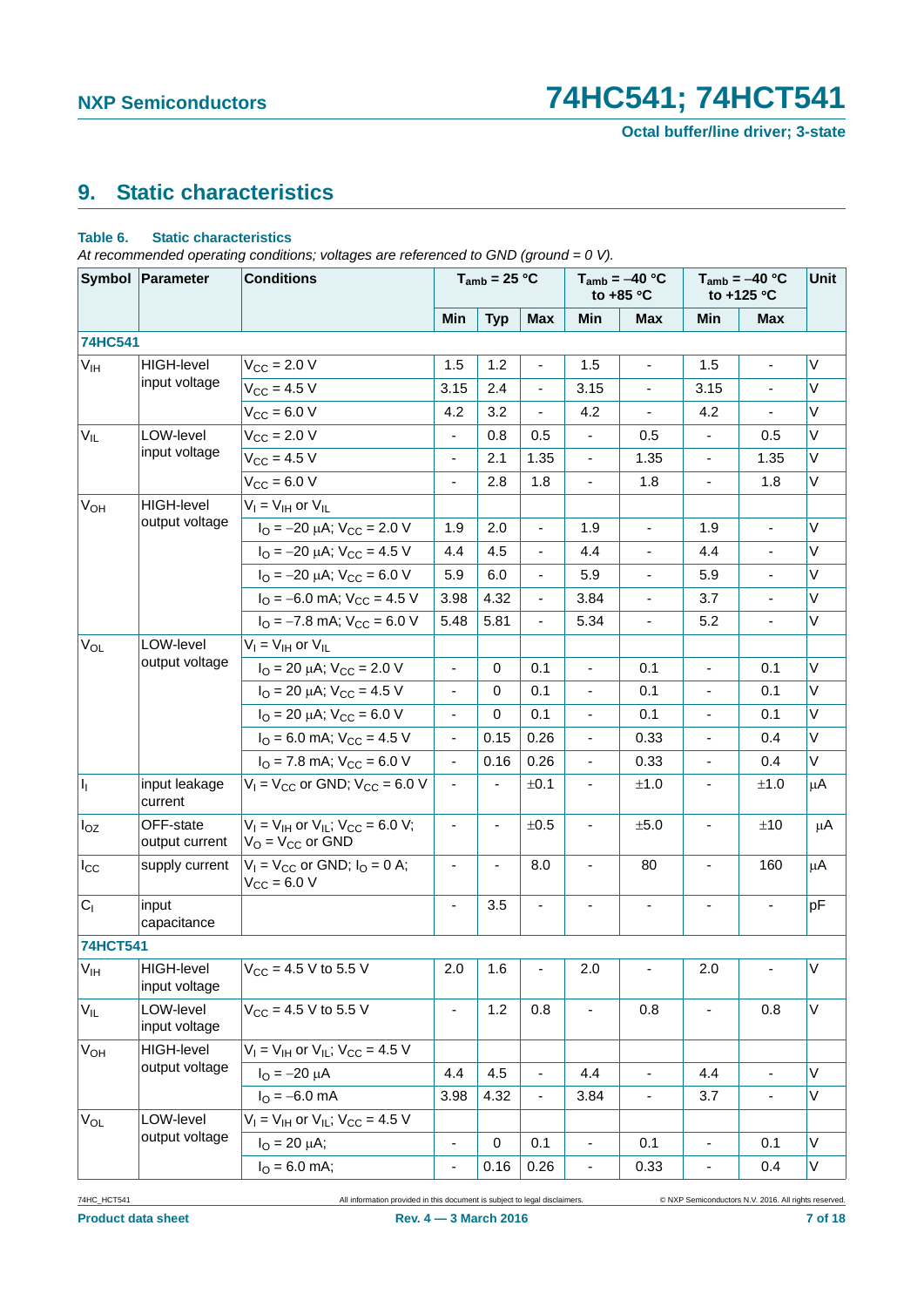**Octal buffer/line driver; 3-state**

|                 | Symbol Parameter             | <b>Conditions</b>                                                                                                                              |                          | $T_{amb}$ = 25 °C |            |            | $T_{amb} = -40 °C$<br>to $+85$ °C | $T_{amb} = -40 °C$<br>to +125 °C |            | <b>Unit</b> |
|-----------------|------------------------------|------------------------------------------------------------------------------------------------------------------------------------------------|--------------------------|-------------------|------------|------------|-----------------------------------|----------------------------------|------------|-------------|
|                 |                              |                                                                                                                                                | <b>Min</b>               | <b>Typ</b>        | <b>Max</b> | <b>Min</b> | <b>Max</b>                        | <b>Min</b>                       | <b>Max</b> |             |
| h,              | input leakage<br>current     | $V_1 = V_{CC}$ or GND; $V_{CC} = 5.5$ V                                                                                                        |                          |                   | ±0.1       |            | ±1.0                              |                                  | ±1.0       | μA          |
| $I_{OZ}$        | OFF-state<br>output current  | $V_1 = V_{1H}$ or $V_{1L}$ ; $V_{CC} = 5.5 V$ ;<br>$V_{\rm O}$ = $V_{\rm CC}$ or GND                                                           |                          |                   | ±0.5       |            | ±5.0                              |                                  | ±10        | μA          |
| $I_{\rm CC}$    | supply current               | $V_1 = V_{CC}$ or GND; $I_0 = 0$ A;<br>$V_{\rm CC}$ = 5.5 V                                                                                    |                          |                   | 8.0        |            | 80                                |                                  | 160        | μA          |
| $\Delta I_{CC}$ | additional<br>supply current | per input pin; $I_{\Omega} = 0$ A;<br>$V_1 = V_{CC} - 2.1 V$ ;<br>other inputs at $V_{CC}$ or GND;<br>$V_{\text{CC}} = 4.5 \text{ V}$ to 5.5 V |                          |                   |            |            |                                   |                                  |            |             |
|                 |                              | An input                                                                                                                                       | ٠                        | 70                | 252        |            | 315                               | -                                | 343        | μA          |
|                 |                              | OE1 input                                                                                                                                      | $\blacksquare$           | 150               | 540        |            | 675                               |                                  | 735        | μA          |
|                 |                              | OE2 input                                                                                                                                      | $\overline{\phantom{a}}$ | 100               | 360        |            | 450                               | ٠                                | 490        | μA          |
| C <sub>1</sub>  | input<br>capacitance         |                                                                                                                                                |                          | 3.5               |            |            |                                   |                                  | ۰          | pF          |

## **Table 6. Static characteristics** *…continued*

*At recommended operating conditions; voltages are referenced to GND (ground = 0 V).*

# <span id="page-7-0"></span>**10. Dynamic characteristics**

### **Table 7. Dynamic characteristics**

 $GND = 0$  V;  $C_L = 50$  pF; for test circuit, see *[Figure 8](#page-10-0).* 

|                 | Symbol Parameter  | <b>Conditions</b>                        |             | $T_{amb}$ = 25 °C        |            |            | $T_{amb} = -40 °C$ to +125 °C | Unit         |    |
|-----------------|-------------------|------------------------------------------|-------------|--------------------------|------------|------------|-------------------------------|--------------|----|
|                 |                   |                                          |             | Min                      | <b>Typ</b> | <b>Max</b> | Max (85 $\degree$ C)          | Max (125 °C) |    |
| 74HC541         |                   |                                          |             |                          |            |            |                               |              |    |
| $t_{\rm pd}$    | propagation delay | An to Yn; see Figure 6                   | $\boxed{1}$ |                          |            |            |                               |              |    |
|                 |                   | $V_{\rm CC}$ = 2.0 V                     |             | $\overline{\phantom{a}}$ | 33         | 115        | 145                           | 175          | ns |
|                 |                   | $V_{CC} = 4.5 V$                         |             | $\overline{\phantom{a}}$ | 12         | 23         | 29                            | 35           | ns |
|                 |                   | $V_{CC}$ = 5.0 V; C <sub>1</sub> = 15 pF |             | $\overline{\phantom{a}}$ | 10         | ٠          |                               | ۰            | ns |
|                 |                   | $V_{CC} = 6.0 V$                         |             | $\overline{\phantom{a}}$ | 10         | 20         | 25                            | 30           | ns |
| t <sub>en</sub> | enable time       | OEn to Yn; see Figure 7                  | $\boxed{1}$ |                          |            |            |                               |              |    |
|                 |                   | $V_{\rm CC}$ = 2.0 V                     |             | $\overline{\phantom{a}}$ | 55         | 160        | 200                           | 240          | ns |
|                 |                   | $V_{CC} = 4.5 V$                         |             | $\overline{\phantom{a}}$ | 20         | 32         | 40                            | 48           | ns |
|                 |                   | $V_{CC} = 6.0 V$                         |             |                          | 16         | 27         | 34                            | 41           | ns |
| $t_{dis}$       | disable time      | OEn to Yn; see Figure 7                  | $\boxed{1}$ |                          |            |            |                               |              |    |
|                 |                   | $V_{\text{CC}} = 2.0 V$                  |             | $\overline{\phantom{a}}$ | 61         | 160        | 200                           | 240          | ns |
|                 |                   | $V_{CC} = 4.5 V$                         |             | $\overline{\phantom{a}}$ | 22         | 32         | 40                            | 48           | ns |
|                 |                   | $V_{CC} = 6.0 V$                         |             | $\overline{\phantom{a}}$ | 18         | 27         | 34                            | 41           | ns |
| $ t_t $         | transition time   | see Figure 6                             | $[2]$       |                          |            |            |                               |              |    |
|                 |                   | $V_{\text{CC}} = 2.0 V$                  |             | $\overline{\phantom{a}}$ | 14         | 60         | 75                            | 90           | ns |
|                 |                   | $V_{CC} = 4.5 V$                         |             | $\overline{\phantom{0}}$ | 5          | 12         | 15                            | 18           | ns |
|                 |                   | $V_{CC}$ = 6.0 V                         |             | -                        | 4          | 10         | 13                            | 15           | ns |

74HC\_HCT541 All information provided in this document is subject to legal disclaimers. © NXP Semiconductors N.V. 2016. All rights reserved.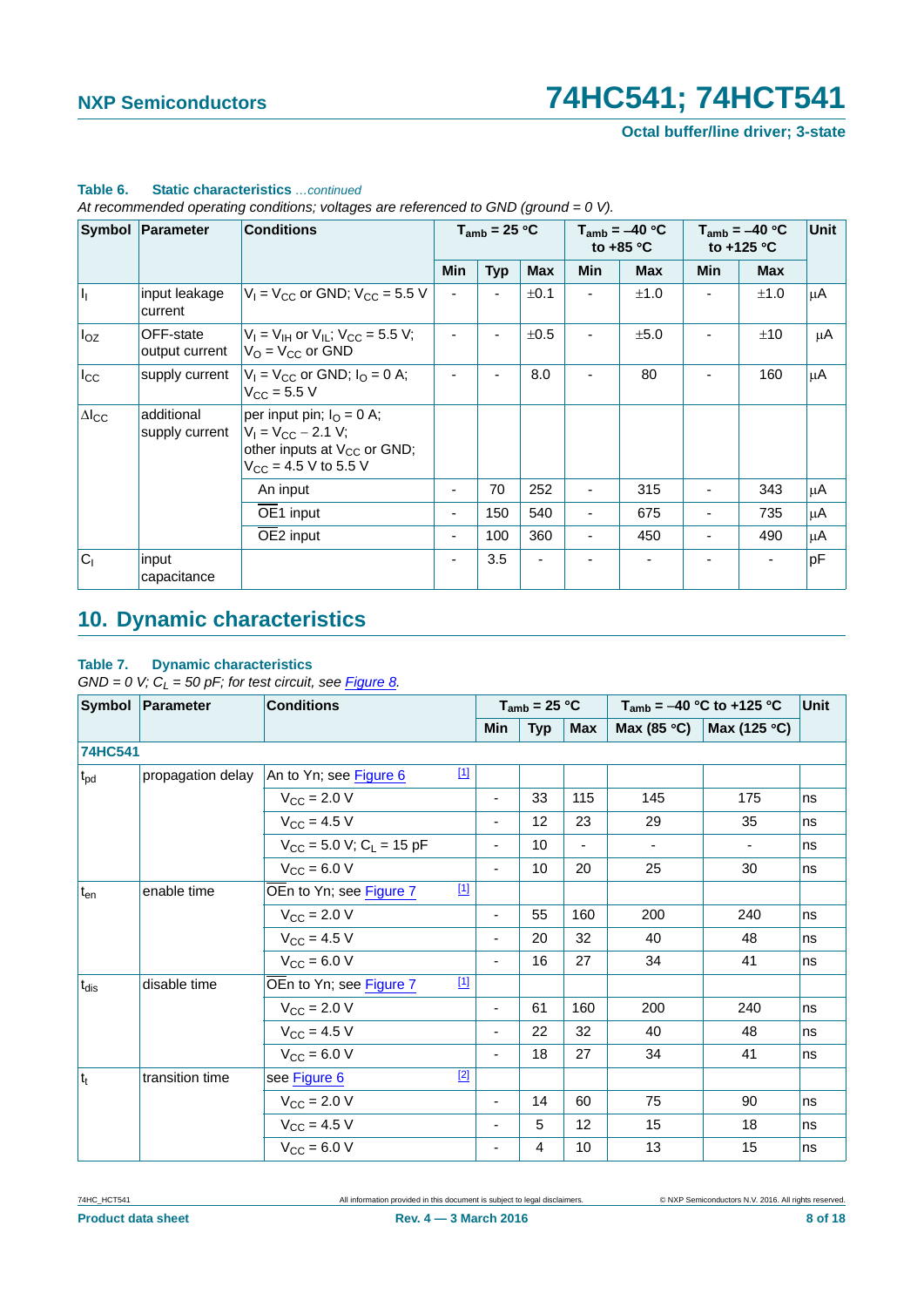**Octal buffer/line driver; 3-state**

|                  | Symbol Parameter                 | <b>Conditions</b>                                        |  | $T_{amb}$ = 25 °C        |            |     |                      | $T_{amb}$ = -40 °C to +125 °C | Unit |
|------------------|----------------------------------|----------------------------------------------------------|--|--------------------------|------------|-----|----------------------|-------------------------------|------|
|                  |                                  |                                                          |  | Min                      | <b>Typ</b> | Max | Max (85 $\degree$ C) | Max (125 °C)                  |      |
| $C_{PD}$         | power dissipation<br>capacitance | $[3]$<br>per package;<br>$V_1$ = GND to $V_{CC}$         |  |                          | 37         |     |                      |                               | pF   |
| <b>74HCT541</b>  |                                  |                                                          |  |                          |            |     |                      |                               |      |
| $t_{\rm pd}$     | propagation delay                | $[1]$<br>An to Yn; see Figure 6                          |  |                          |            |     |                      |                               |      |
|                  |                                  | $V_{\rm CC} = 4.5 V$                                     |  | $\overline{\phantom{a}}$ | 15         | 28  | 35                   | 42                            | ns   |
|                  |                                  | $V_{CC}$ = 5.0 V; C <sub>1</sub> = 15 pF                 |  |                          | 12         | -   |                      |                               | ns   |
| $t_{en}$         | enable time                      | $[1]$<br>OEn to Yn; see Figure 7                         |  |                          |            |     |                      |                               |      |
|                  |                                  | $V_{\text{CC}} = 4.5 V$                                  |  |                          | 21         | 35  | 44                   | 53                            | ns   |
| t <sub>dis</sub> | disable time                     | $[1]$<br>OEn to Yn; see Figure 7                         |  |                          |            |     |                      |                               |      |
|                  |                                  | $V_{CC} = 4.5 V$                                         |  |                          | 21         | 35  | 44                   | 53                            | ns   |
| $ t_t $          | transition time                  | $[2]$<br>$V_{CC}$ = 4.5 V; see Figure 6                  |  |                          | 5          | 12  | 15                   | 18                            | ns   |
| $C_{PD}$         | power dissipation<br>capacitance | $[3]$<br>per package;<br>$V_1$ = GND to $V_{CC}$ – 1.5 V |  |                          | 39         |     |                      |                               | pF   |

### **Table 7. Dynamic characteristics**

 $GND = 0$  V;  $C_L = 50$  pF; for test circuit, see **Figure 8.** 

<span id="page-8-1"></span>[1]  $t_{\text{od}}$  is the same as  $t_{\text{PLH}}$  and  $t_{\text{PHL}}$ .  $t_{en}$  is the same as  $t_{PZL}$  and  $t_{PZH}$ .  $t_{dis}$  is the same as  $t_{PLZ}$  and  $t_{PHZ}$ .

<span id="page-8-2"></span>[2]  $t_t$  is the same as  $t_{THL}$  and  $t_{TLH}$ .

<span id="page-8-3"></span>[3] C<sub>PD</sub> is used to determine the dynamic power dissipation (P<sub>D</sub> in  $\mu$ W):

 $P_D = C_{PD} \times V_{CC}^2 \times f_i \times N + \sum (C_L \times V_{CC}^2 \times f_o)$  where:

 $f_i$  = input frequency in MHz;

 $f<sub>o</sub>$  = output frequency in MHz;

 $C_L$  = output load capacitance in pF;

 $V_{CC}$  = supply voltage in V;

 $N =$  number of inputs switching;

 $\sum$  (C<sub>L</sub>  $\times$  V<sub>CC</sub><sup>2</sup>  $\times$  f<sub>o</sub>) = sum of outputs.

# <span id="page-8-4"></span>**11. Waveforms**



<span id="page-8-0"></span>**Product data sheet** 9 of 18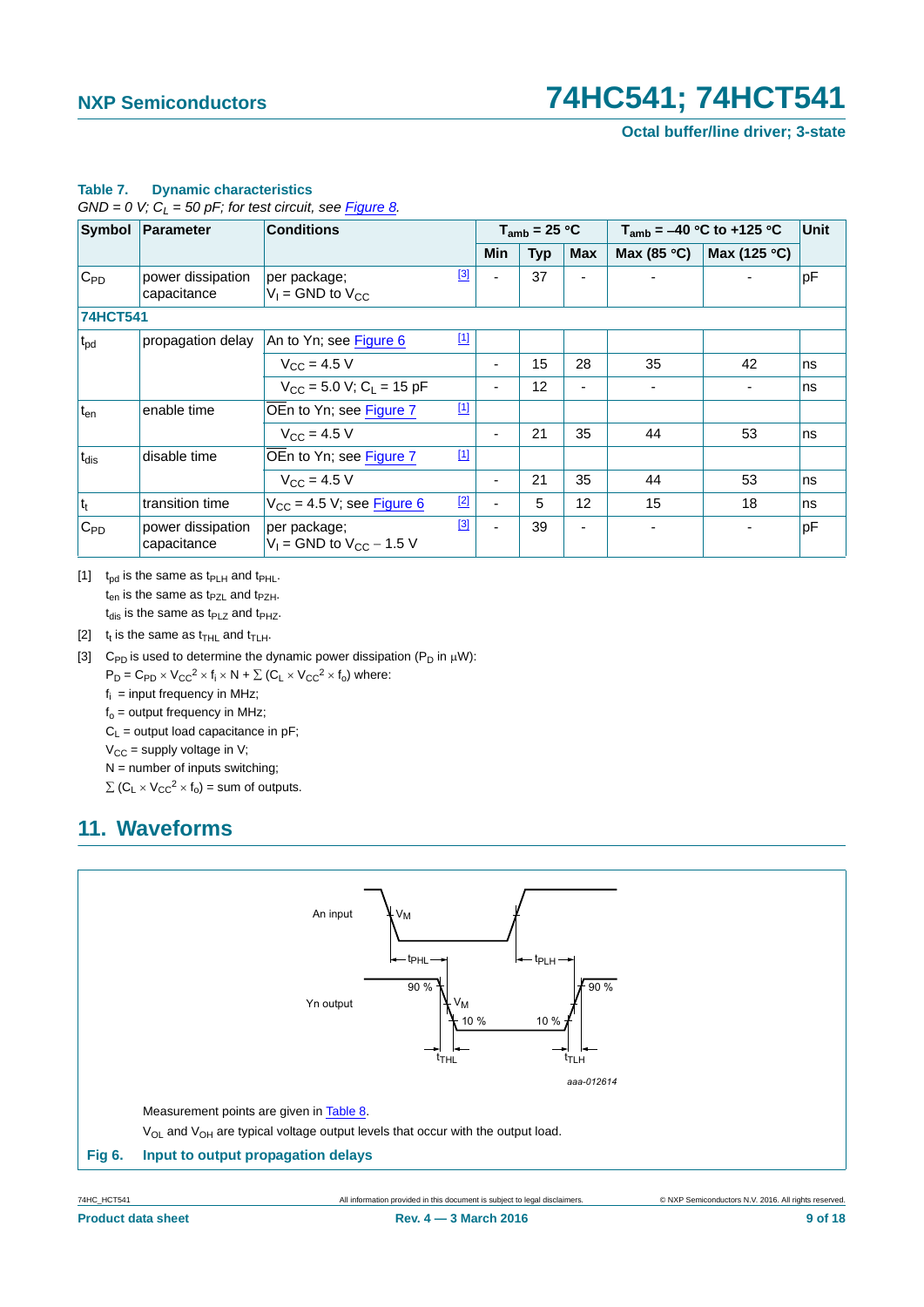**Octal buffer/line driver; 3-state**



### <span id="page-9-1"></span><span id="page-9-0"></span>**Table 8. Measurement points**

| Type     | Input       | <b>Output</b> |             |             |  |  |  |
|----------|-------------|---------------|-------------|-------------|--|--|--|
|          | Vм          | Vм            | $V_{\rm X}$ | Vv          |  |  |  |
| 74HC541  | $0.5V_{CC}$ | $0.5V_{CC}$   | $0.1V_{CC}$ | $0.9V_{CC}$ |  |  |  |
| 74HCT541 | 1.3V        | 1.3V          | $0.1V_{CC}$ | $0.9V_{CC}$ |  |  |  |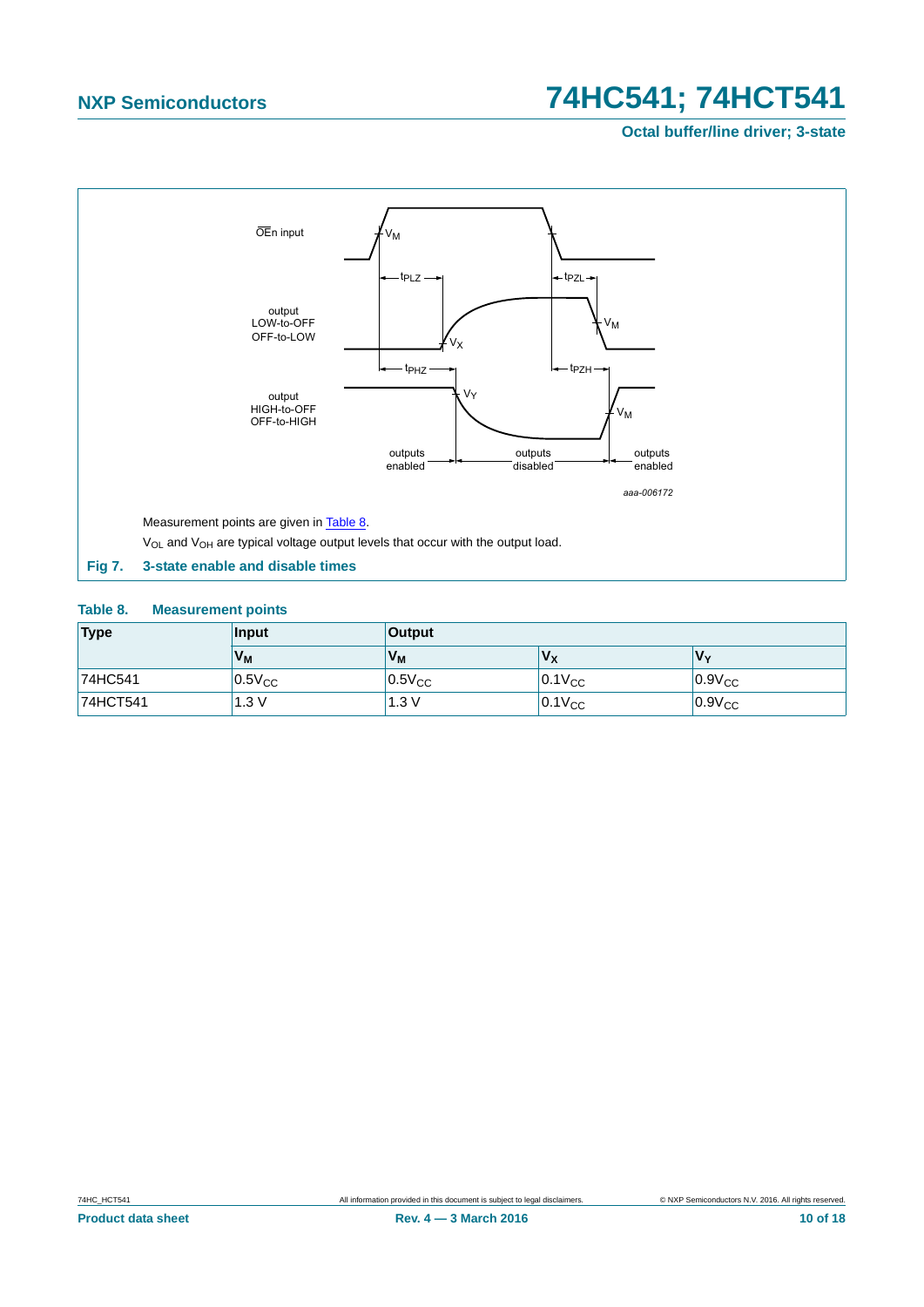## **Octal buffer/line driver; 3-state**



### <span id="page-10-1"></span><span id="page-10-0"></span>**Table 9. Test data**

| <b>Type</b> | Input           |              | Load         |              | S1 position       |             |                                     |  |
|-------------|-----------------|--------------|--------------|--------------|-------------------|-------------|-------------------------------------|--|
|             | V <sub>1</sub>  | $ t_r, t_f $ | $C_{L}$      | $R_L$        | <b>TPHL, TPLH</b> | 'tpzh, tphz | t <sub>PZL</sub> , t <sub>PLZ</sub> |  |
| 74HC541     | V <sub>CC</sub> | 6 ns         | 15 pF, 50 pF | 1 k $\Omega$ | open              | <b>GND</b>  | V <sub>CC</sub>                     |  |
| 74HCT541    | 3V              | 6 ns         | 15 pF, 50 pF | 1 k $\Omega$ | open              | <b>GND</b>  | V <sub>cc</sub>                     |  |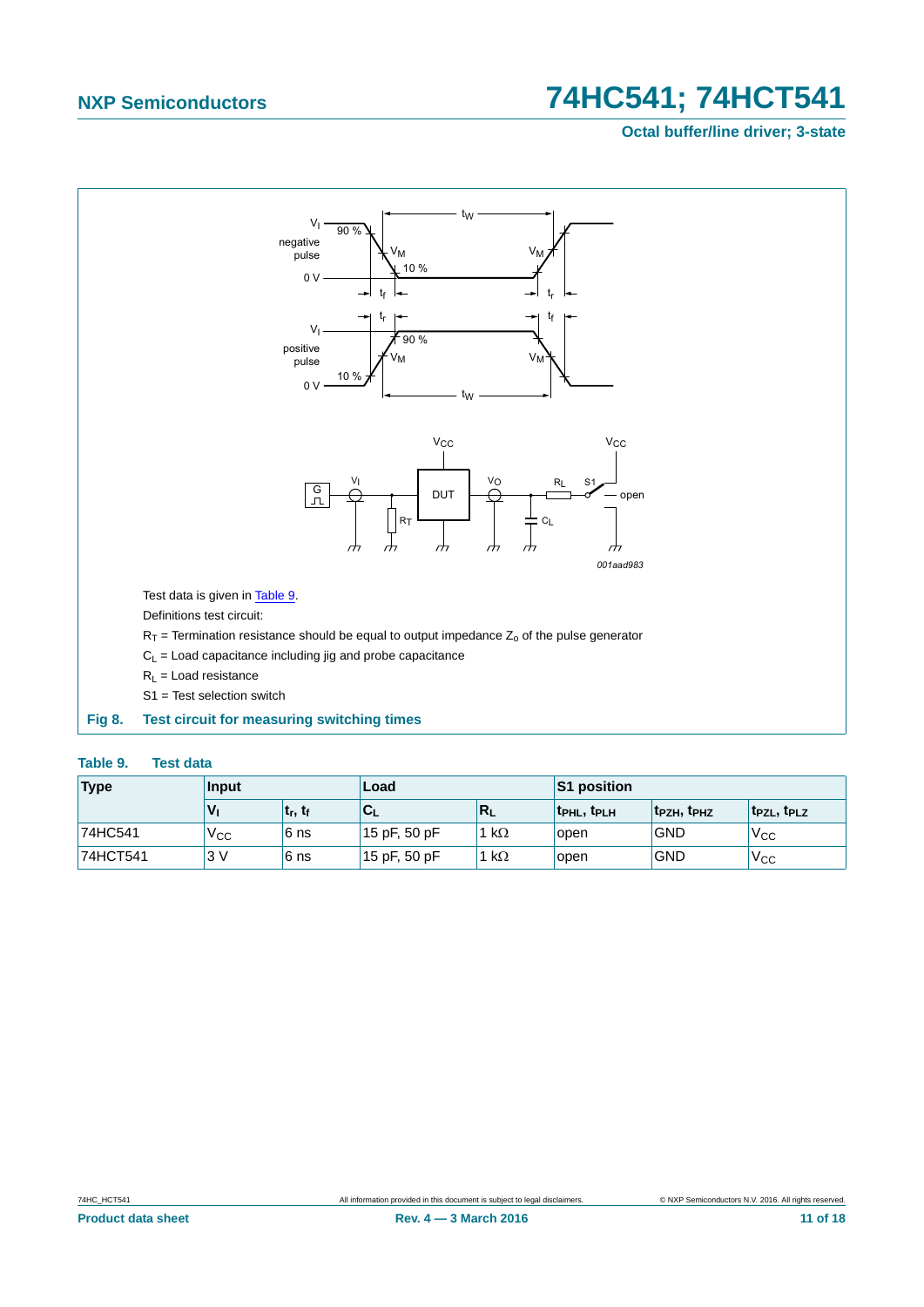Octal buffer/line driver; 3-state

## <span id="page-11-0"></span>12. Package outline



### **Fig 9.** Package outline SOT163-1 (SO20)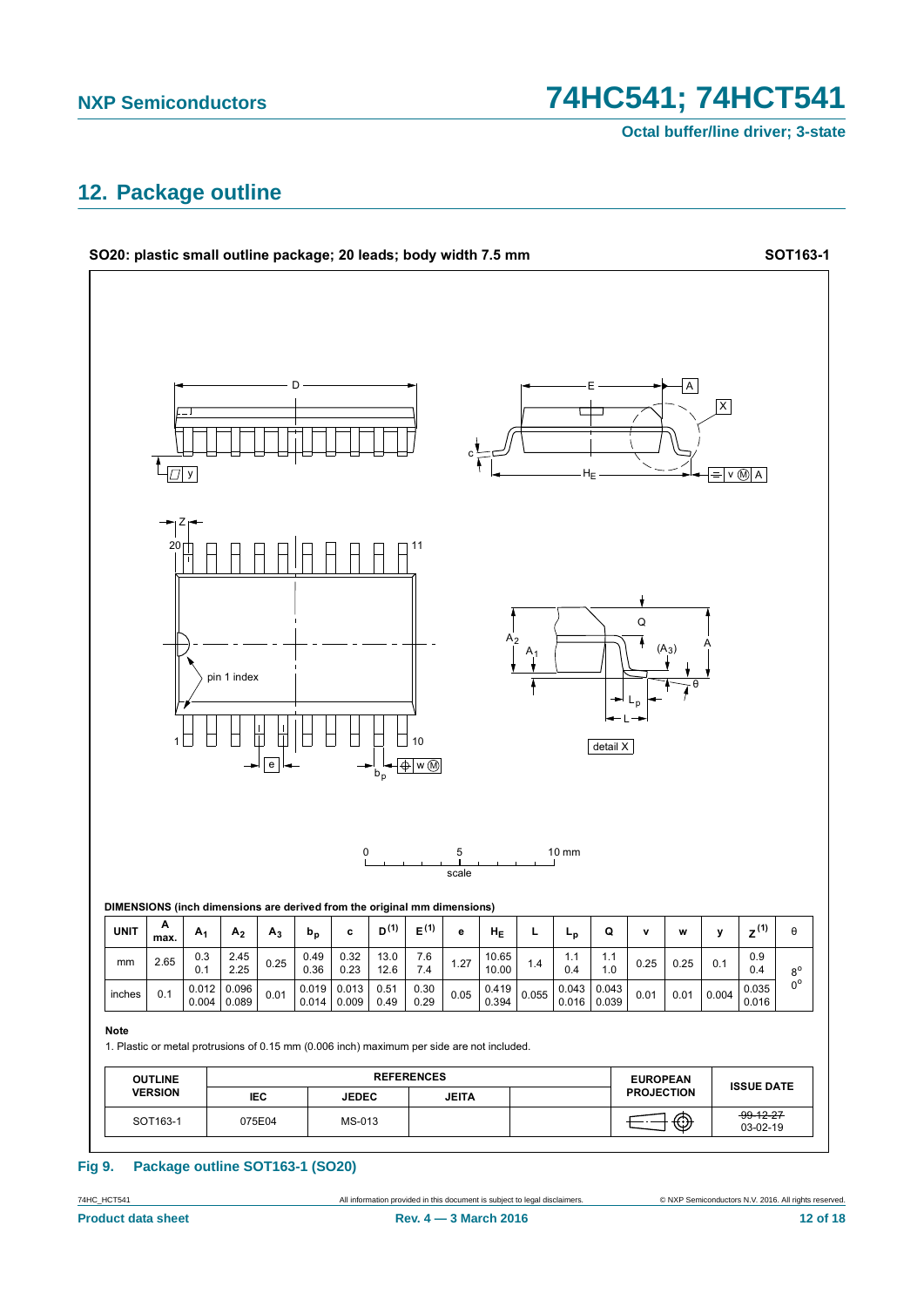**Octal buffer/line driver; 3-state** 



### Fig 10. Package outline SOT339-1 (SSOP20)

74HC\_HCT541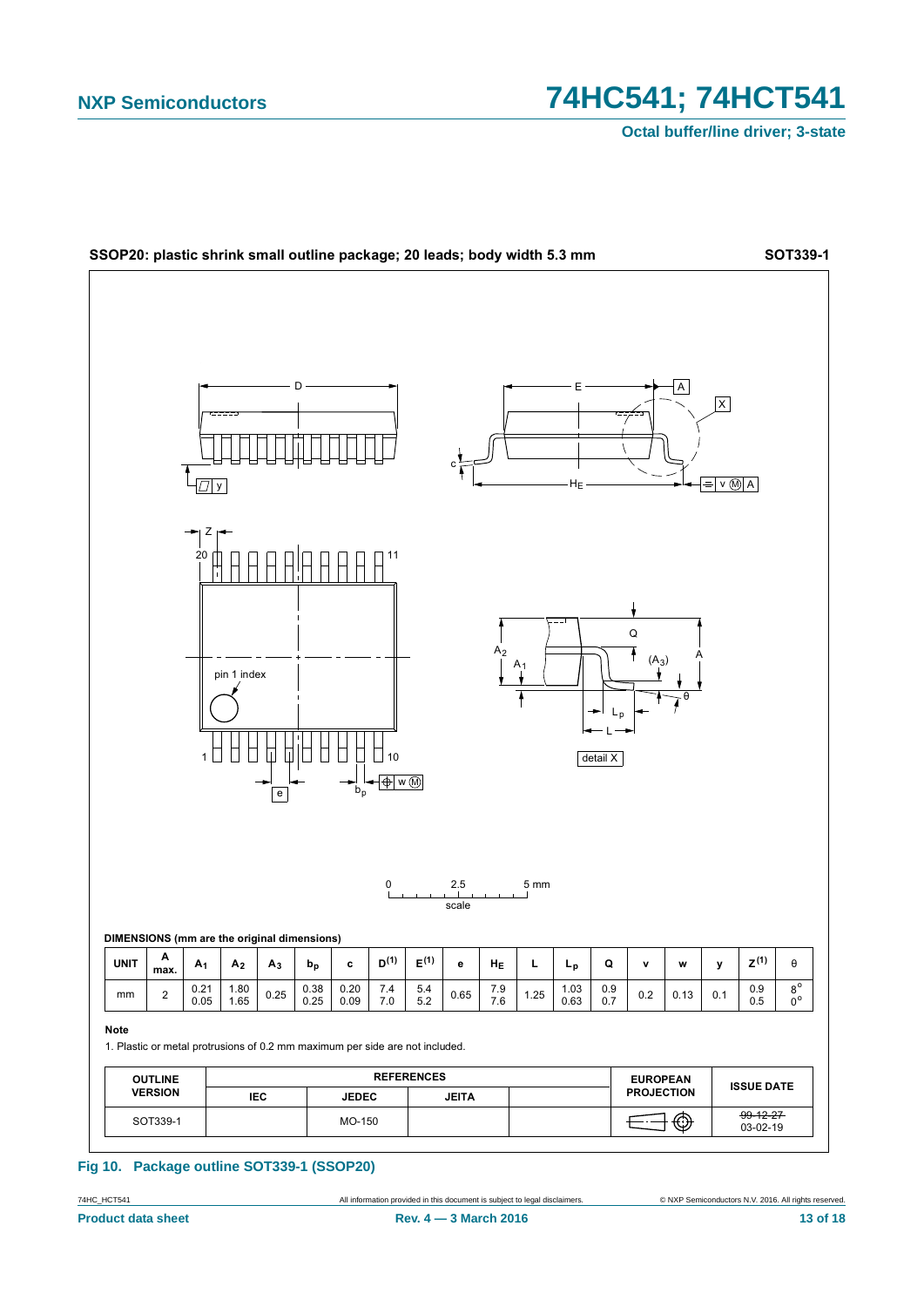Octal buffer/line driver; 3-state



### Fig 11. Package outline SOT360-1 (TSSOP20)

74HC\_HCT541 **Product data sheet**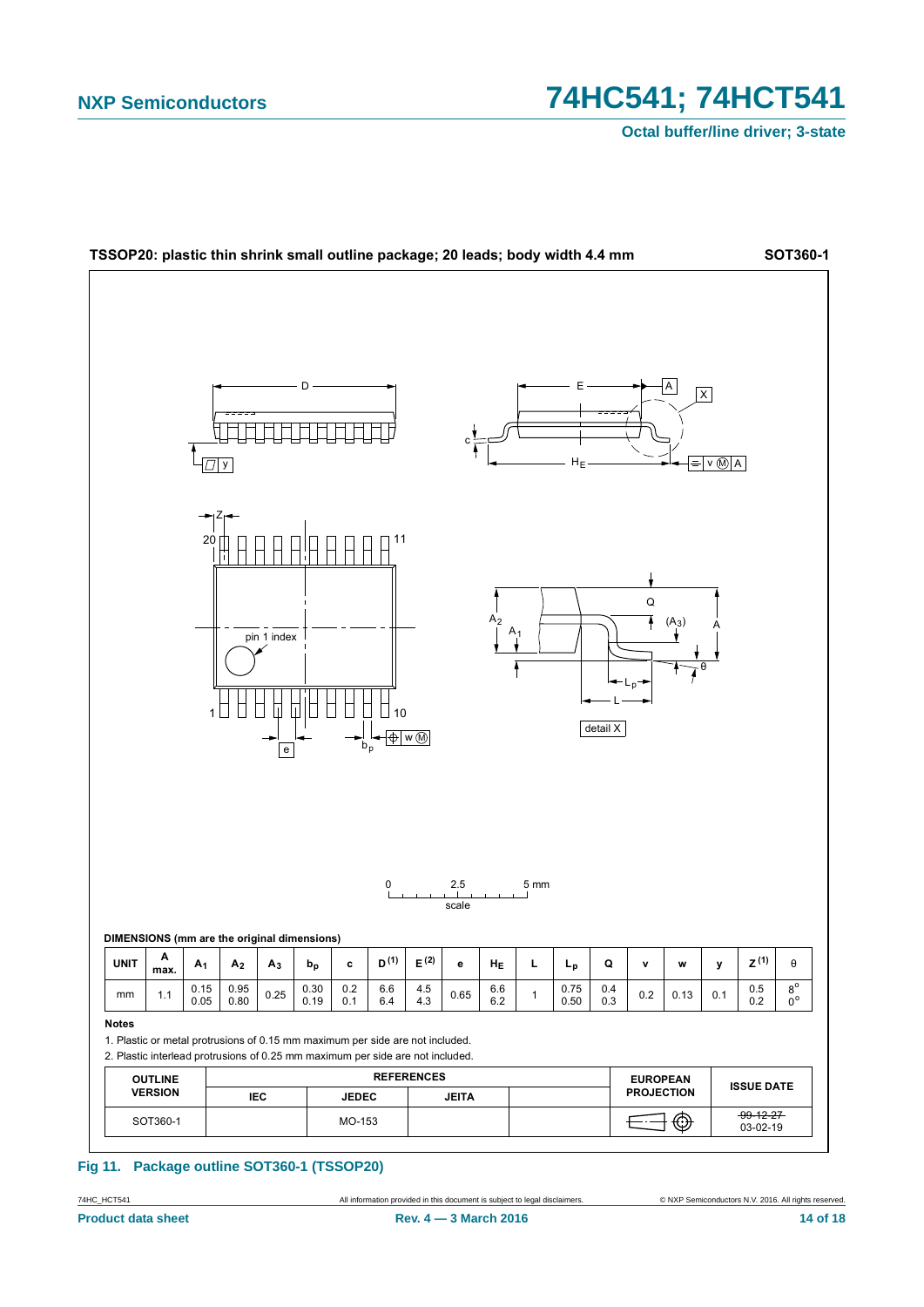**Octal buffer/line driver; 3-state**

# <span id="page-14-0"></span>**13. Abbreviations**

| <b>Table 10. Abbreviations</b> |                                         |  |  |  |  |  |  |
|--------------------------------|-----------------------------------------|--|--|--|--|--|--|
| Acronym                        | <b>Description</b>                      |  |  |  |  |  |  |
| <b>CMOS</b>                    | Complementary Metal-Oxide Semiconductor |  |  |  |  |  |  |
| <b>DUT</b>                     | Device Under Test                       |  |  |  |  |  |  |
| <b>ESD</b>                     | ElectroStatic Discharge                 |  |  |  |  |  |  |
| <b>HBM</b>                     | Human Body Model                        |  |  |  |  |  |  |
| <b>TTL</b>                     | Transistor-Transistor Logic             |  |  |  |  |  |  |
| <b>IMM</b>                     | Machine Model                           |  |  |  |  |  |  |

# <span id="page-14-1"></span>**14. Revision history**

## **Table 11. Revision history**

| Document ID         | Release date                                                                                                           | Data sheet status     | <b>Change notice</b> | <b>Supersedes</b>   |
|---------------------|------------------------------------------------------------------------------------------------------------------------|-----------------------|----------------------|---------------------|
| 74HC_HCT541 v.4     | 20160303                                                                                                               | Product data sheet    |                      | 74HC_HCT541 v.3.1   |
| Modifications:      | Type numbers 74HC541N and 74HCT541N (SOT146-1) removed.                                                                |                       |                      |                     |
| 74HC HCT541 v.3.1   | 20150828                                                                                                               | Product data sheet    |                      | 74HC_HCT541 v.3     |
| Modifications:      | Corrected typo in Product name title                                                                                   |                       |                      |                     |
| 74HC HCT541 v.3     | 20140415                                                                                                               | Product data sheet    |                      | 74HC HCT541 CNV v.2 |
| Modifications:      | The format of this data sheet has been redesigned to comply with the new identity<br>guidelines of NXP Semiconductors. |                       |                      |                     |
|                     | Legal texts have been adapted to the new company name where appropriate.                                               |                       |                      |                     |
| 74HC HCT541 CNV v.2 | 19901201                                                                                                               | Product specification |                      |                     |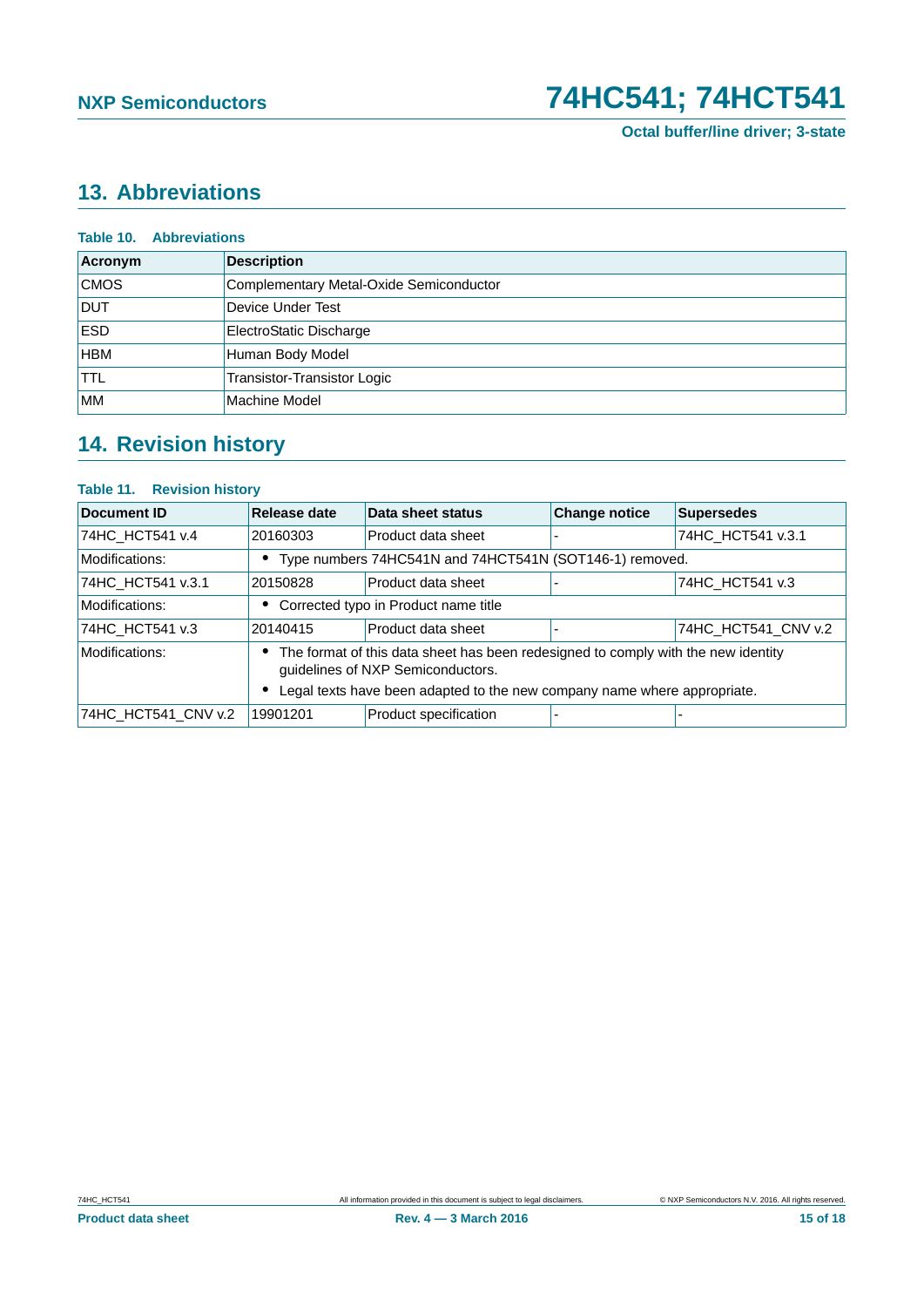## <span id="page-15-3"></span>**15. Legal information**

## <span id="page-15-4"></span>**15.1 Data sheet status**

| Document status[1][2]          | <b>Product status</b> <sup>[3]</sup> | <b>Definition</b>                                                                     |
|--------------------------------|--------------------------------------|---------------------------------------------------------------------------------------|
| Objective [short] data sheet   | Development                          | This document contains data from the objective specification for product development. |
| Preliminary [short] data sheet | Qualification                        | This document contains data from the preliminary specification.                       |
| Product [short] data sheet     | Production                           | This document contains the product specification.                                     |

<span id="page-15-0"></span>[1] Please consult the most recently issued document before initiating or completing a design.

<span id="page-15-1"></span>[2] The term 'short data sheet' is explained in section "Definitions".

<span id="page-15-2"></span>[3] The product status of device(s) described in this document may have changed since this document was published and may differ in case of multiple devices. The latest product status<br>information is available on the Intern

## <span id="page-15-5"></span>**15.2 Definitions**

**Draft —** The document is a draft version only. The content is still under internal review and subject to formal approval, which may result in modifications or additions. NXP Semiconductors does not give any representations or warranties as to the accuracy or completeness of information included herein and shall have no liability for the consequences of use of such information.

**Short data sheet —** A short data sheet is an extract from a full data sheet with the same product type number(s) and title. A short data sheet is intended for quick reference only and should not be relied upon to contain detailed and full information. For detailed and full information see the relevant full data sheet, which is available on request via the local NXP Semiconductors sales office. In case of any inconsistency or conflict with the short data sheet, the full data sheet shall prevail.

**Product specification —** The information and data provided in a Product data sheet shall define the specification of the product as agreed between NXP Semiconductors and its customer, unless NXP Semiconductors and customer have explicitly agreed otherwise in writing. In no event however, shall an agreement be valid in which the NXP Semiconductors product is deemed to offer functions and qualities beyond those described in the Product data sheet.

## <span id="page-15-6"></span>**15.3 Disclaimers**

**Limited warranty and liability —** Information in this document is believed to be accurate and reliable. However, NXP Semiconductors does not give any representations or warranties, expressed or implied, as to the accuracy or completeness of such information and shall have no liability for the consequences of use of such information. NXP Semiconductors takes no responsibility for the content in this document if provided by an information source outside of NXP Semiconductors.

In no event shall NXP Semiconductors be liable for any indirect, incidental, punitive, special or consequential damages (including - without limitation - lost profits, lost savings, business interruption, costs related to the removal or replacement of any products or rework charges) whether or not such damages are based on tort (including negligence), warranty, breach of contract or any other legal theory.

Notwithstanding any damages that customer might incur for any reason whatsoever, NXP Semiconductors' aggregate and cumulative liability towards customer for the products described herein shall be limited in accordance with the *Terms and conditions of commercial sale* of NXP Semiconductors.

**Right to make changes —** NXP Semiconductors reserves the right to make changes to information published in this document, including without limitation specifications and product descriptions, at any time and without notice. This document supersedes and replaces all information supplied prior to the publication hereof.

**Suitability for use —** NXP Semiconductors products are not designed, authorized or warranted to be suitable for use in life support, life-critical or safety-critical systems or equipment, nor in applications where failure or malfunction of an NXP Semiconductors product can reasonably be expected to result in personal injury, death or severe property or environmental damage. NXP Semiconductors and its suppliers accept no liability for inclusion and/or use of NXP Semiconductors products in such equipment or applications and therefore such inclusion and/or use is at the customer's own risk.

**Applications —** Applications that are described herein for any of these products are for illustrative purposes only. NXP Semiconductors makes no representation or warranty that such applications will be suitable for the specified use without further testing or modification.

Customers are responsible for the design and operation of their applications and products using NXP Semiconductors products, and NXP Semiconductors accepts no liability for any assistance with applications or customer product design. It is customer's sole responsibility to determine whether the NXP Semiconductors product is suitable and fit for the customer's applications and products planned, as well as for the planned application and use of customer's third party customer(s). Customers should provide appropriate design and operating safeguards to minimize the risks associated with their applications and products.

NXP Semiconductors does not accept any liability related to any default, damage, costs or problem which is based on any weakness or default in the customer's applications or products, or the application or use by customer's third party customer(s). Customer is responsible for doing all necessary testing for the customer's applications and products using NXP Semiconductors products in order to avoid a default of the applications and the products or of the application or use by customer's third party customer(s). NXP does not accept any liability in this respect.

**Limiting values —** Stress above one or more limiting values (as defined in the Absolute Maximum Ratings System of IEC 60134) will cause permanent damage to the device. Limiting values are stress ratings only and (proper) operation of the device at these or any other conditions above those given in the Recommended operating conditions section (if present) or the Characteristics sections of this document is not warranted. Constant or repeated exposure to limiting values will permanently and irreversibly affect the quality and reliability of the device.

**Terms and conditions of commercial sale —** NXP Semiconductors products are sold subject to the general terms and conditions of commercial sale, as published at<http://www.nxp.com/profile/terms>, unless otherwise agreed in a valid written individual agreement. In case an individual agreement is concluded only the terms and conditions of the respective agreement shall apply. NXP Semiconductors hereby expressly objects to applying the customer's general terms and conditions with regard to the purchase of NXP Semiconductors products by customer.

**No offer to sell or license —** Nothing in this document may be interpreted or construed as an offer to sell products that is open for acceptance or the grant, conveyance or implication of any license under any copyrights, patents or other industrial or intellectual property rights.

74HC\_HCT541 All information provided in this document is subject to legal disclaimers. © NXP Semiconductors N.V. 2016. All rights reserved.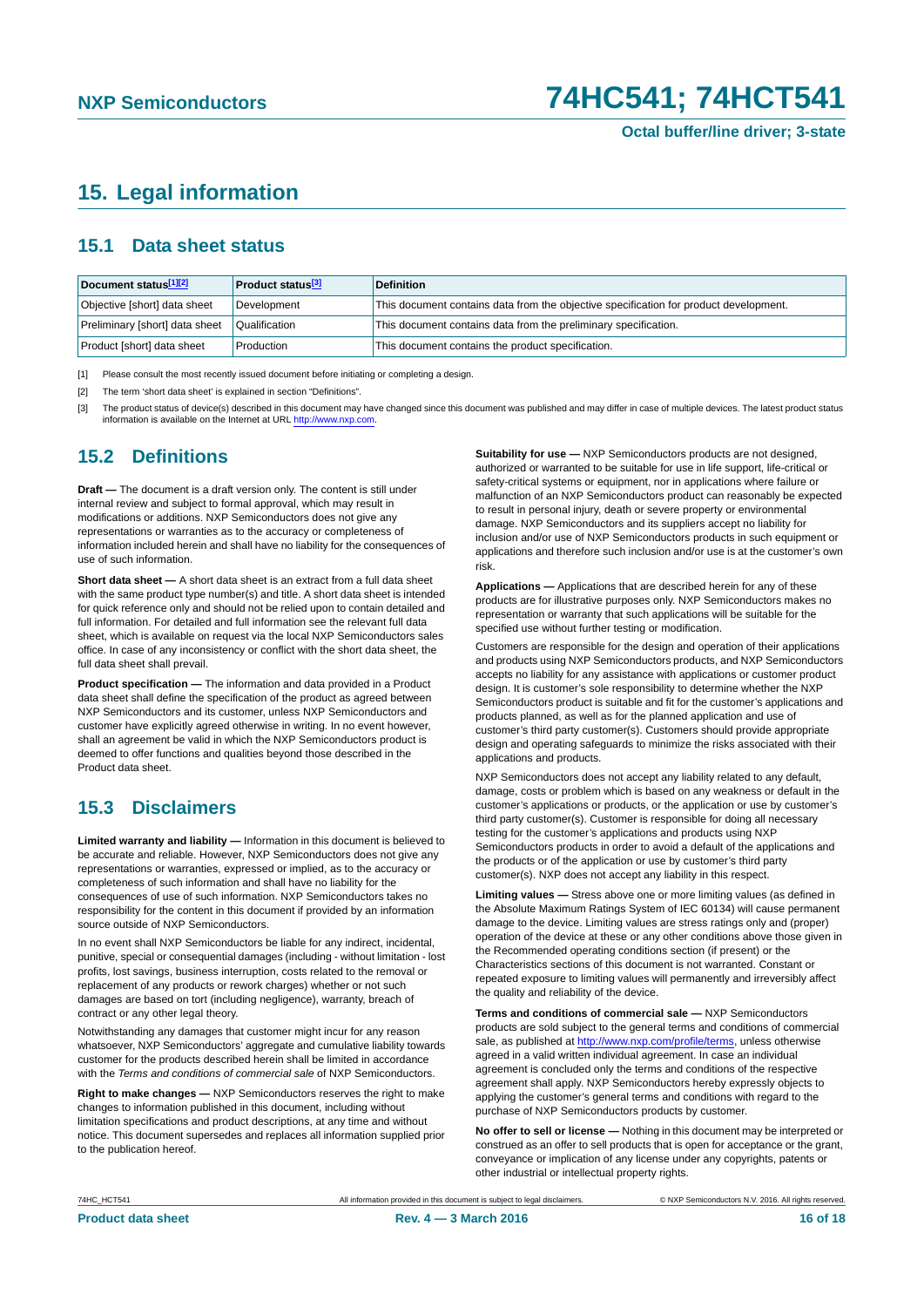### **Octal buffer/line driver; 3-state**

**Export control —** This document as well as the item(s) described herein may be subject to export control regulations. Export might require a prior authorization from competent authorities.

**Non-automotive qualified products —** Unless this data sheet expressly states that this specific NXP Semiconductors product is automotive qualified, the product is not suitable for automotive use. It is neither qualified nor tested in accordance with automotive testing or application requirements. NXP Semiconductors accepts no liability for inclusion and/or use of non-automotive qualified products in automotive equipment or applications.

In the event that customer uses the product for design-in and use in automotive applications to automotive specifications and standards, customer (a) shall use the product without NXP Semiconductors' warranty of the product for such automotive applications, use and specifications, and (b) whenever customer uses the product for automotive applications beyond

NXP Semiconductors' specifications such use shall be solely at customer's own risk, and (c) customer fully indemnifies NXP Semiconductors for any liability, damages or failed product claims resulting from customer design and use of the product for automotive applications beyond NXP Semiconductors' standard warranty and NXP Semiconductors' product specifications.

**Translations —** A non-English (translated) version of a document is for reference only. The English version shall prevail in case of any discrepancy between the translated and English versions.

## <span id="page-16-0"></span>**15.4 Trademarks**

Notice: All referenced brands, product names, service names and trademarks are the property of their respective owners.

## <span id="page-16-1"></span>**16. Contact information**

For more information, please visit: **http://www.nxp.com**

For sales office addresses, please send an email to: **salesaddresses@nxp.com**